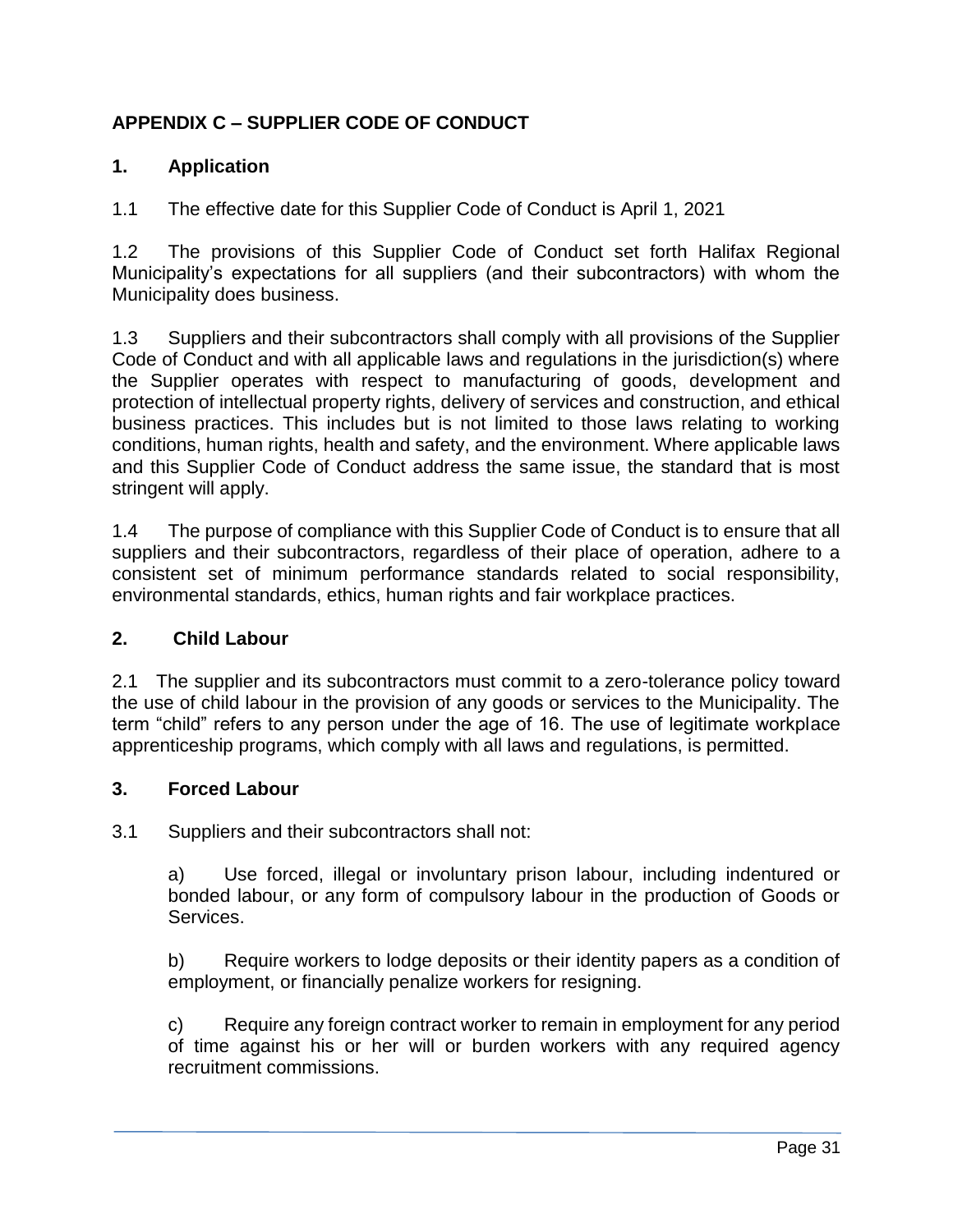# **4. Equity and Non-discrimination**

4.1 In hiring and employment practices such as promotions, rewards, and access to training, neither the supplier nor its directors, officers, or employees will engage in discrimination based on race, religious beliefs, colour, gender, gender identity, gender expression, physical or mental disability, ancestry, marital status, family status, source of income, age, place of origin, and sexual orientation. In addition, workers or potential workers shall not be subjected to unlawful or discriminatory medical tests.

4.2 Suppliers and their subcontractors shall not interfere with the exercise of the rights of personnel to observe tenets or practices, or to meet needs relating to race, caste, national origin, religion, disability, gender, sexual orientation, union membership or political affiliation.

4.3 Suppliers and their subcontractors shall not permit or condone behavior including gestures, language and physical contact, that is coercive, threatening, abusive or exploitative.

### **5. Disciplinary Practices**

5.1 Suppliers and their subcontractors must ensure their employees are treated with respect and dignity and that disciplinary policies and procedures are clearly defined and communicated to employees. The supplier and its subcontractors must ensure that its employees are not subject to inappropriate treatment, including any personal or sexual harassment, nor to the threat of any such treatment.

5.2 Suppliers and their subcontractors shall not retaliate against or discipline any employee for reporting harassment or other inappropriate treatment in the workplace.

### **6. Hours of Work**

6.1 Suppliers and their subcontractors shall comply with all applicable employment standards and related law and legislation in the jurisdiction(s) of production or services with respect to hours of work, vacation pay, overtime hours and overtime pay.

#### **7. Wages**

7.1 Suppliers and their subcontractors will at a minimum meet legislated minimum wage rates and comply with all employment standards and related law, legislation and applicable collective agreements in the jurisdiction(s) of production or services with respect to compensation, including wages and benefits.

### **8. Living Wage Requirement**

8.1 For Services contracts where outsourced labour is performed on a regular, ongoing basis (such as custodial work, security services, solid-waste collection, grass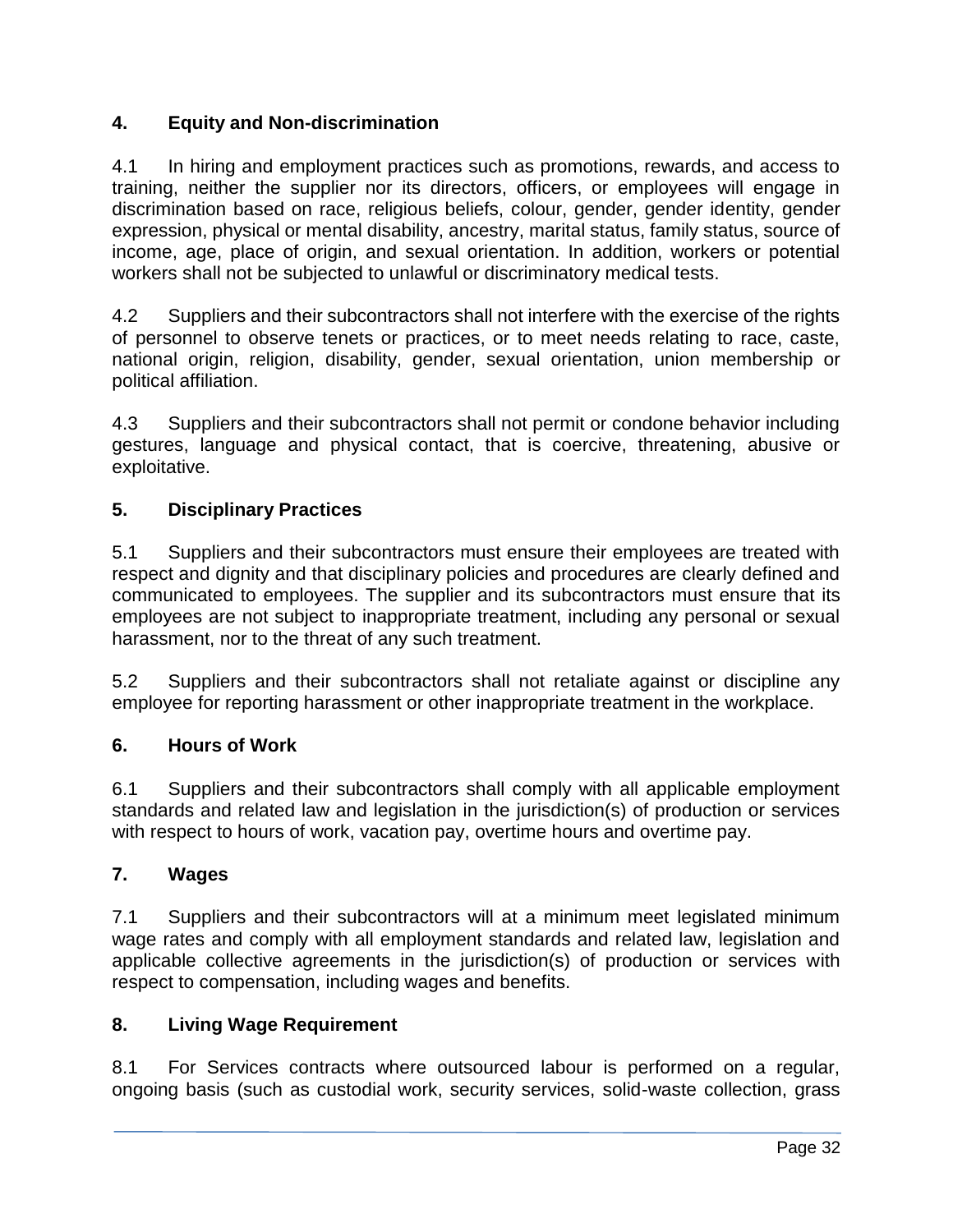mowing and snow removal), suppliers and their subcontractors shall pay, at minimum, a "living wage" to their employees when such employees are assigned to operational duties within HRM-owned or operated buildings, parks, streets, sidewalks, rights of way, playgrounds or parking lots. For the purposes of this paragraph, "living wage" is the living wage rate for Halifax, Nova Scotia as defined, calculated and published by Living Wage Canada as of the date that the call for bids is published

8.2 Notwithstanding the foregoing, the requirement to pay a living wage is not applicable to:

a) contracts entered into and contracts tendered or retendered prior to this Code of Conduct coming into force;

- b) students, interns and practicum placements for summer projects, etc
- c) contracts requiring fewer than 120 total person-hours of service per year;

d) ad hoc contract work (for example emergency or non-recurring repairs or maintenance where no standing contracts are in place);

- e) Construction Services
- f) volunteers;

g) employees of organizations (for profit or not-for-profit) that lease property from the City; or

h) social enterprise.

8.3 Suppliers and their subcontractors shall, upon request, provide the Municipality with evidence of their compliance with the living wage requirements set out herein.

# **9. Freedom of Association and Collective Bargaining**

9.1 The supplier and its subcontractors must work directly with employees to find solutions to any outstanding legal and employment issues while at all times respecting worker rights to obtain representation, join labour unions, and bargain collectively. Workers must be able to communicate openly with management regarding working conditions without fear of reprisal, intimidation or harassment

# **10 Health and Safety**

10.1 Suppliers and their subcontractors shall meet or exceed the requirements of all occupational health and safety codes and related law and regulations in the jurisdiction(s) of production or where the services are being performed. At minimum suppliers and their subcontractors shall: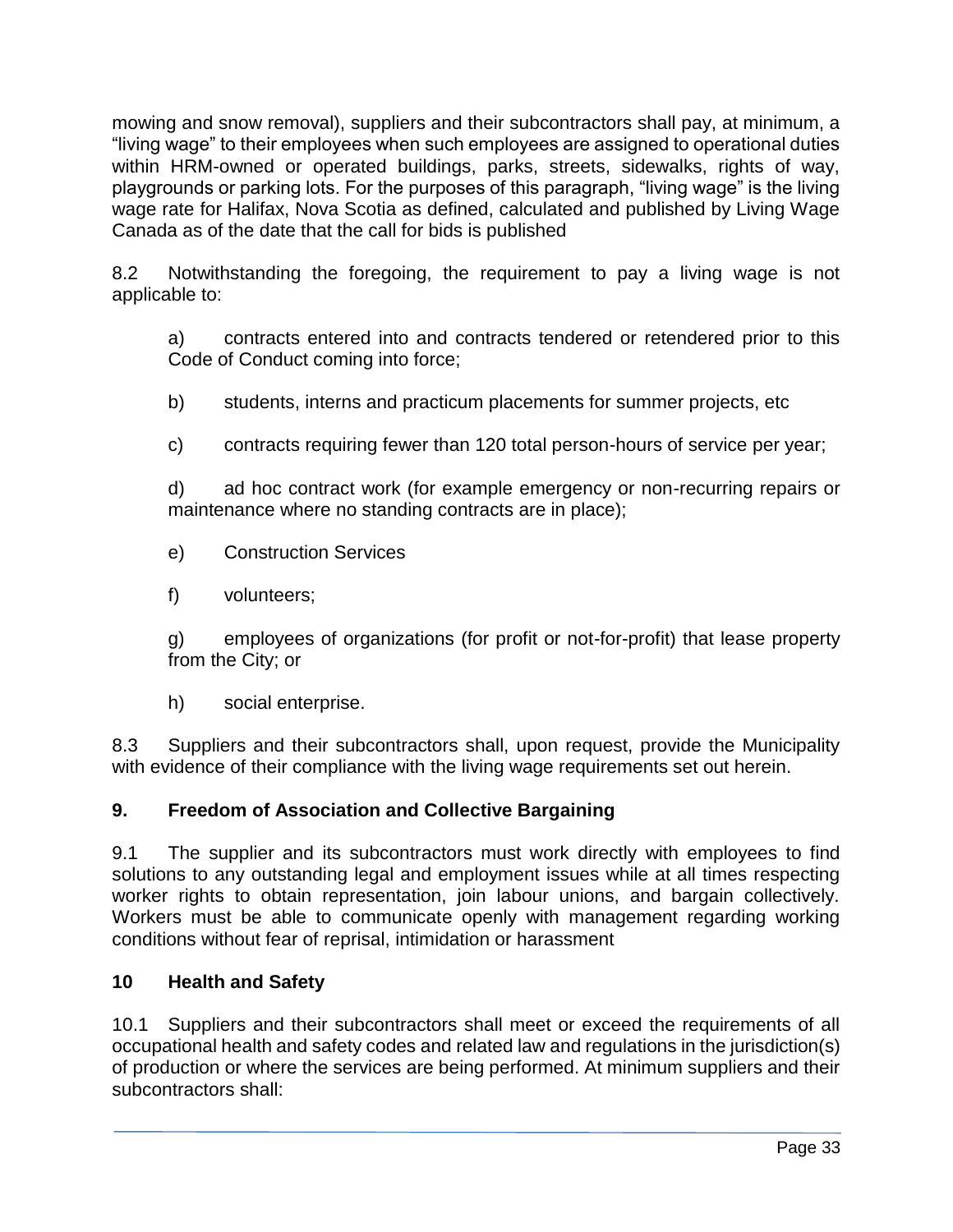a) Provide a safe and healthy working environment and take adequate steps to prevent accidents and injury to health arising out of, associated with or occurring in the course of work by minimizing, so far as is reasonably practicable, the causes of hazards inherent in the working environment;

b) Appoint a representative responsible for the health and safety of all personnel, and accountable for the implementation of the Health and Safety elements identified in this Supplier Code of Conduct;

c) Ensure that all personnel receive regular and recorded health and safety training (in a language understood by the worker) and that such training is repeated for new and reassigned personnel;

d) Establish systems to detect, avoid or respond to potential threats to the health and safety of all personnel;

e) Provide for use by all personnel, clean bathrooms, access to potable water and, if appropriate, sanitary facilities for food storage.

# **11 Environmental Stewardship**

11.1 In June 2020, Halifax Regional Council adopted HalifACT 2050. HalifACT 2050 is a commitment to reducing emissions, switching to clean and reliable energy sources and demonstrating local government leadership. This transformational plan aligns the Municipality's efforts to support an equitable shift to a low-carbon economy by 2050. The plan will also help communities adapt by raising awareness about climate hazards and helping them better prepare. In addition to the environmental benefits, the implementation of this plan will lead to economic opportunities, healthier communities and a more resilient Halifax. In support of the plan:

a) Suppliers and their subcontractors must seek to conduct their businesses in an environmentally responsible way, offering or using environmentally responsible products and services to the extent available, all with the goal of assisting in the reduction of any negative impact on the environment.

b) Suppliers and their subcontractors shall mitigate their greenhouse gas ("GHG") emissions, which may include establishing GHG emissions reduction targets, undertaking projects focused on operational efficiencies and technological improvements, and offering low-carbon products and services to HRM

c) Suppliers and their subcontractors shall undertake initiatives to promote greater environmental responsibility, such as implementing policies and programs relating to reducing water, waste, energy and paper consumption.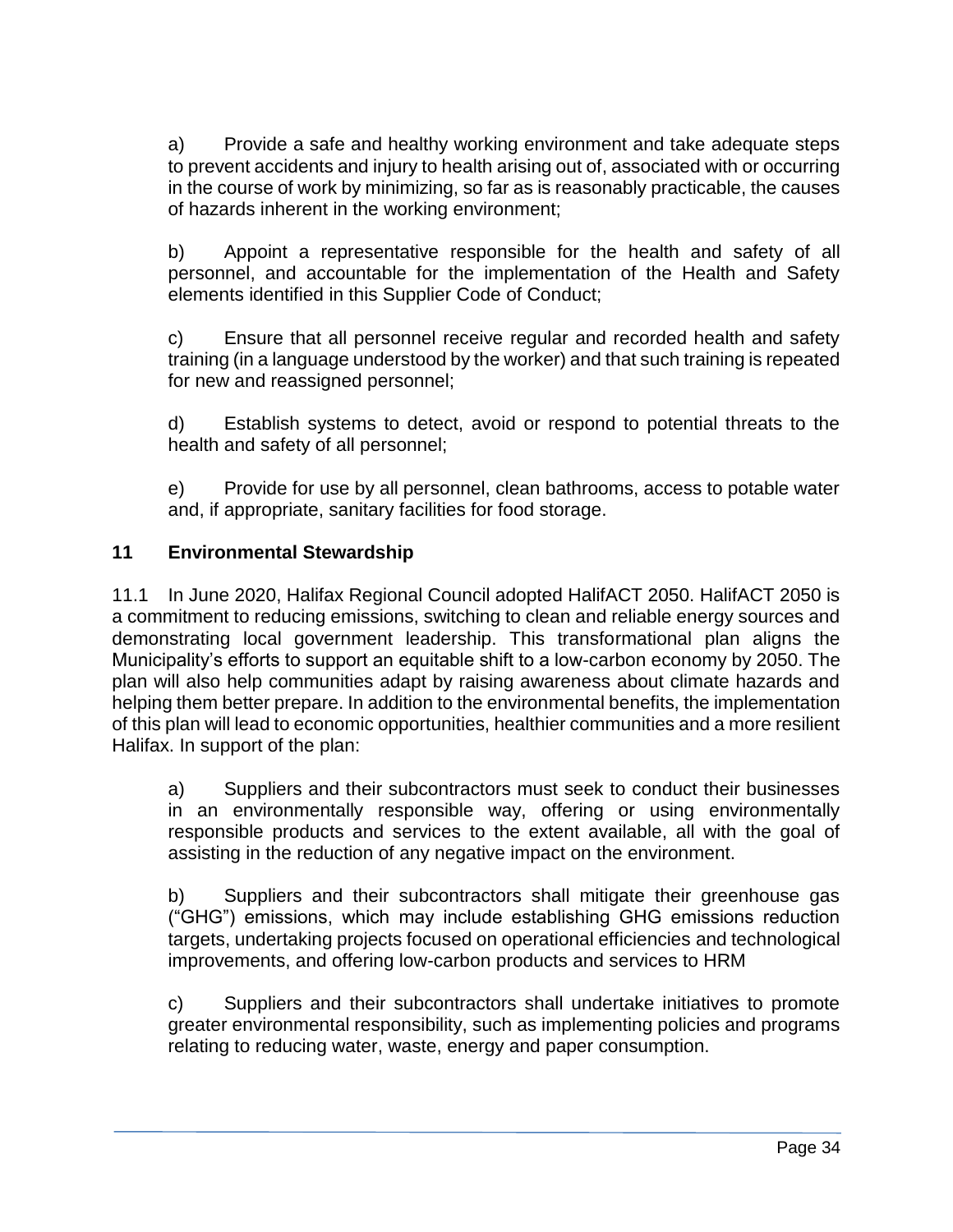d) Suppliers and their subcontractors shall incorporate climate change risk assessment into their risk management procedures.

# **12. Conflicts of interest or unfair advantage.**

12.1 Suppliers must declare and fully disclose any actual or potential conflict of interest or unfair advantage related to the preparation of their bid or where the supplier foresees an actual or potential conflict of interest in the performance of the contract. Such potential conflicts of interest or unfair advantages include, but are not limited to:

a) Engaging current or former Municipal employees to take any part in the preparation of the bid or the performance of the contract if awarded, any time within two (2) years of such persons having left the employ of the Municipality;

b) Engaging any family members, friends or private business associates of any Municipal employee which may have, or appear to have, any influence on the procurement process, or subsequent performance of the contract;

c) Prior access to confidential Municipally-owned information by the supplier, or affiliated persons, that is materially related to the solicitation and that was not readily accessible to other prospective suppliers; or

d) The supplier or its affiliated persons are indebted to or engaged in ongoing or proposed litigation with the Municipality in relation to a previous contract

### **13. Confidential Information**

13.1 Suppliers and their subcontractors may, by virtue of their dealings with the Municipality, come into contact with confidential information in respect to the Municipality, including its business partners, citizens and employees. Suppliers and their subcontractors must comply with all legal and contractual restrictions with respect to the handling of confidential information and where required must have appropriate policies and procedures in place to comply with applicable laws and regulatory requirements regarding the management of confidential information (such as information barriers or "ethical walls") and must prevent inappropriate access or disclosure of confidential information.

### **14. Publicity**

14.1 Suppliers and their subcontractors must not make any promotional statements (whether on company websites or via social media or otherwise), issue any media releases or distribute any marketing materials referencing the Municipality or Municipal trademarks or logos, unless the Municipality has approved each proposed use in advance, or such use is expressly permitted in an existing agreement with the Municipality.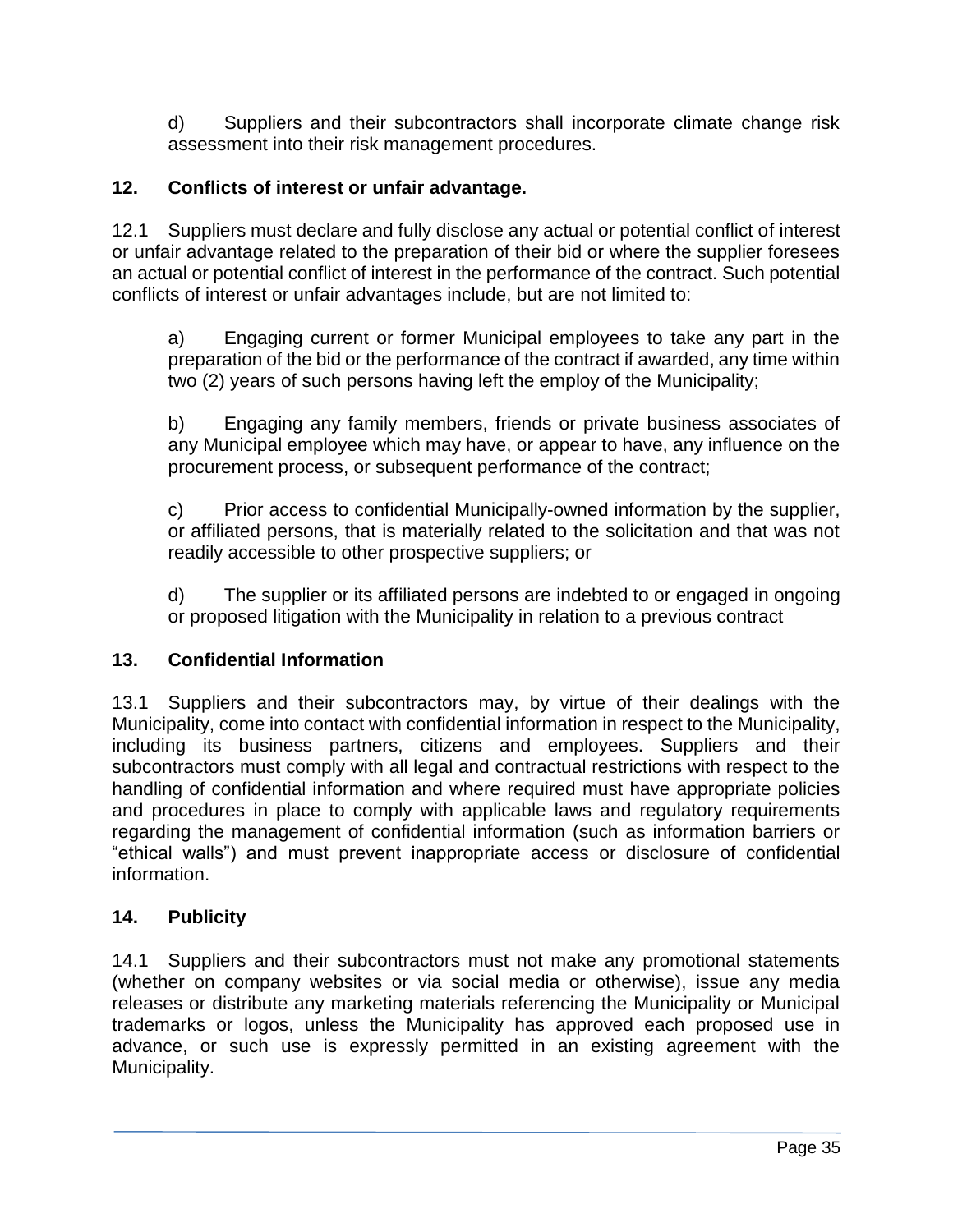## **15. Ethical Standards**

15.1 Suppliers and their subcontractors must comply with high ethical standards in doing business, including but not limited to the following:

a) Refrain from exerting pressure of any kind on or offering money or gifts to employees, officials or directors of any entity sourcing goods, services, intellectual property rights, or construction, whether through a competitive or non-competitive sourcing process, in order to gain an advantage of any kind over other participants or potential participants in the sourcing process;

b) Comply with all applicable domestic and international laws;

c) Abide by any standards, rules, and codes of conduct set out by any bodies which govern the supplier;

d) Without limiting the foregoing, refrain from engaging in any reviewable conduct or offences under the Competition Act;

e) Refrain from knowingly providing inaccurate or misleading information in response to any kind of invitation to submit a bid or proposal;

f) Refrain from intimidating or attempting to intimidate any other participants or potential participants in any competitive or non-competitive sourcing process;

g) Refrain from engaging in questionable or unethical financial practices;

h) Refrain from engaging in any deceptive marketing practices; and

i) Refrain from engaging or attempting to engage in any other corrupt or otherwise unethical business practices.

### **16. Implementation and Compliance**

16.1 The Municipality expects all its suppliers and their subcontractors to comply with the Supplier Code of Conduct and to actively do their best to exceed the Municipality's standards.

16.2 The Municipality's suppliers and their subcontractors have an obligation to inform their employees about the Supplier Code of Conduct and appropriate avenues of complaint. This Code of Conduct shall be communicated to all employees and posted in both English and the local language of the employees, in an area accessible to all employees.

16.3 The Municipality reserves the right to require suppliers to provide details on factory and production facility locations.